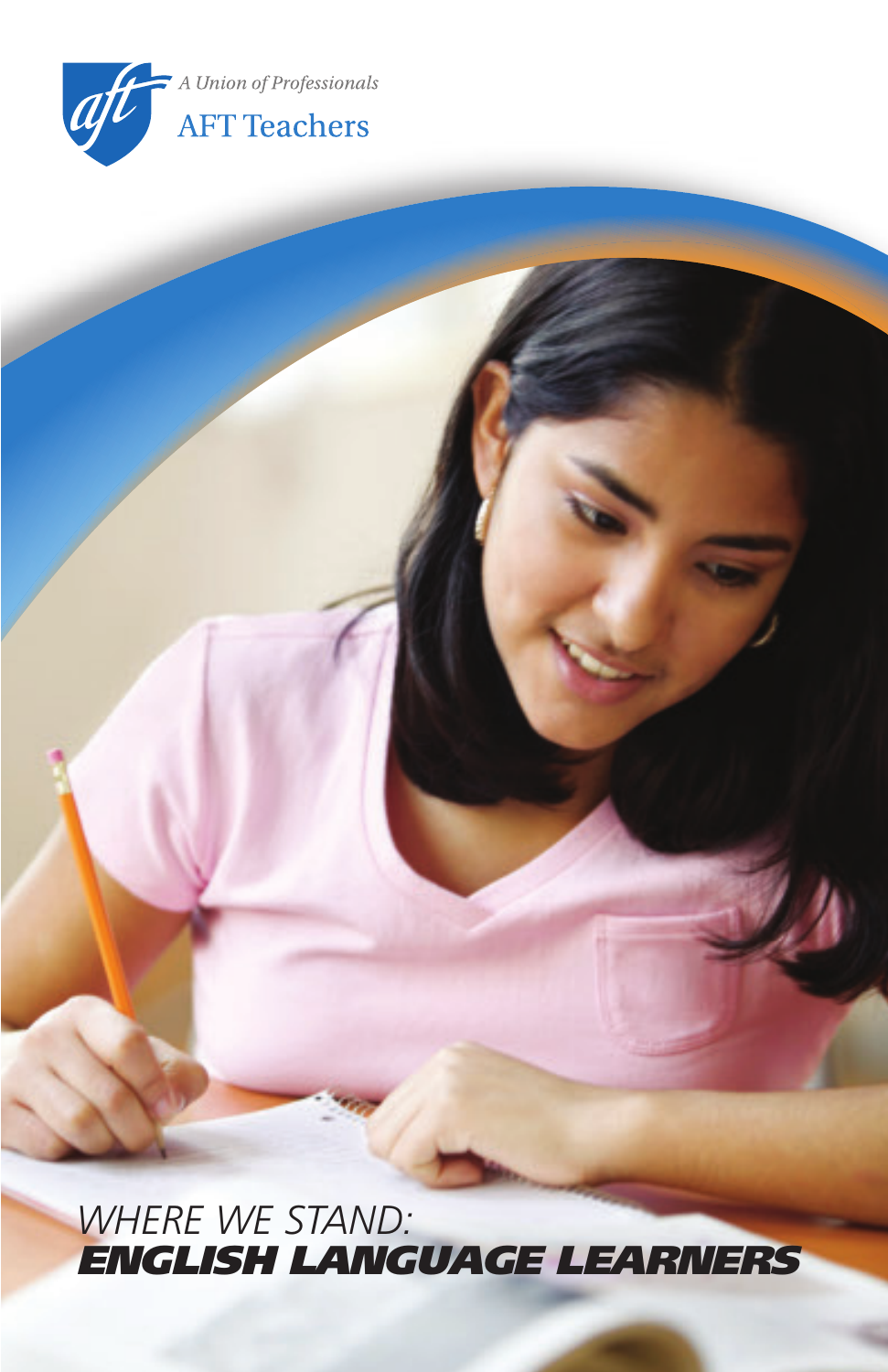*The 10 most common languages spoken by English language learners (ELLs) in*

- 
- 
- 
- 
- *Korean*
- *Haitian Creole*
- 
- 
- *Tagalog*
- 

 $\mathcal{L}$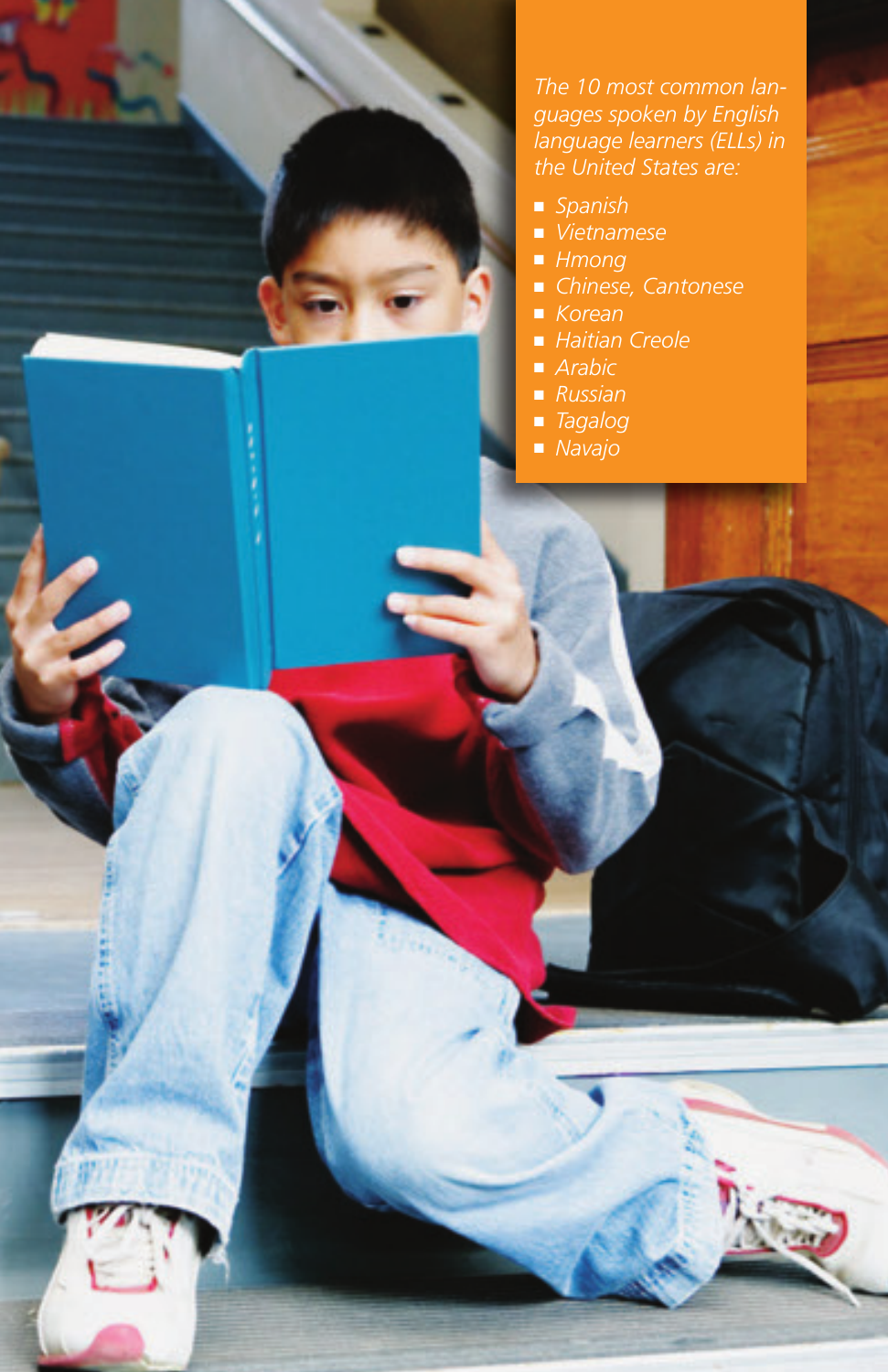## *WHERE WE STAND:* **ENGLISH LANGUAGE LEARNERS**

AFT Convention Resolution / **3**

Questions & Answers / **7**

Background Information / **11**

Background Reading & Resources / **16**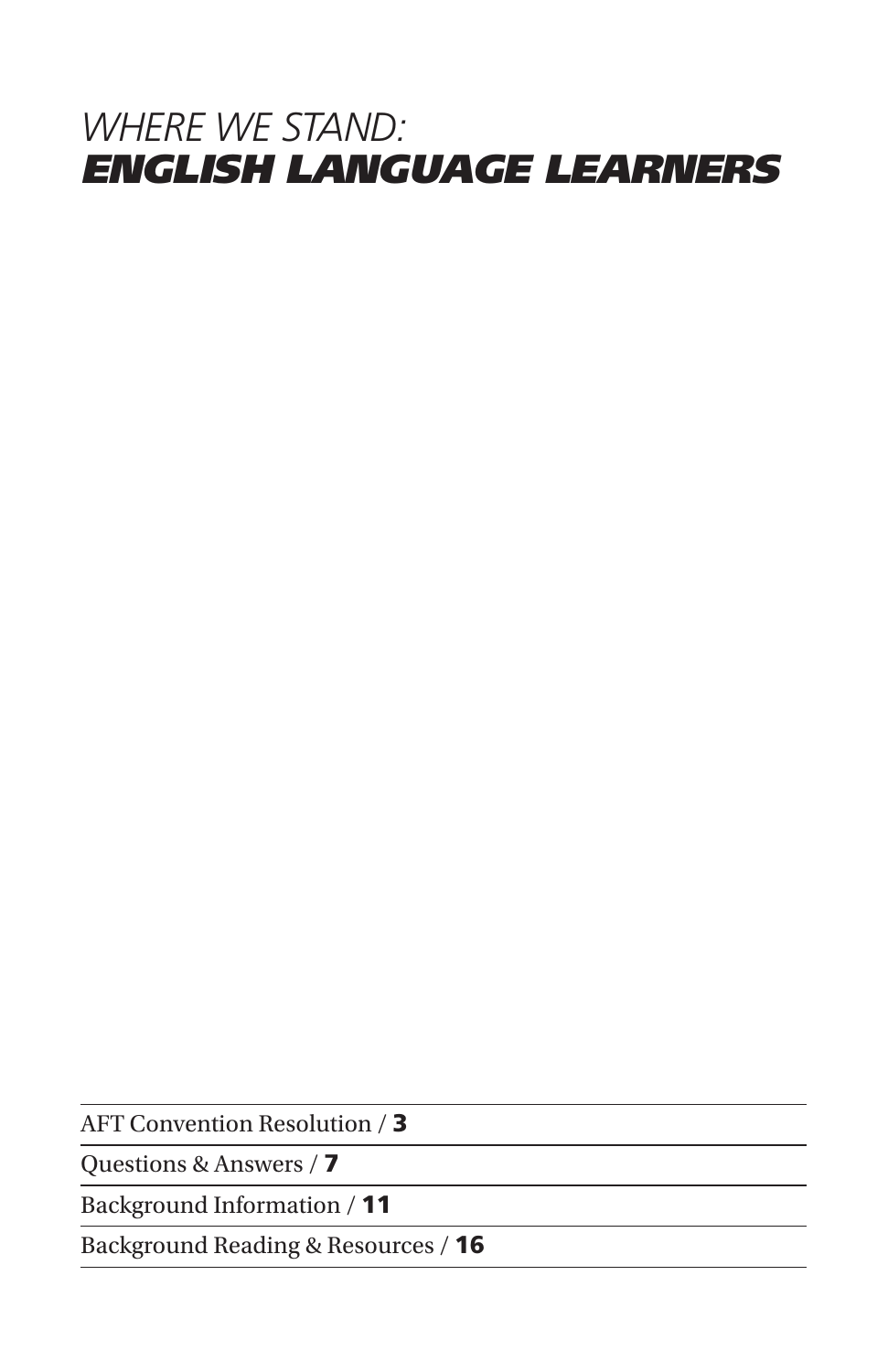Copyright © American Federation of Teachers, AFL-CIO (AFT 2006). Permission is hereby granted to AFT state and local affiliates to reproduce and distribute copies of the work for nonprofit educational purposes, provided that copies are distributed at or below cost, and that the author, source, and copyright notice are included on each copy. Any distribution of such materials to third parties who are outside of the AFT or its affiliates is prohibited without first receiving the express written permission of the AFT.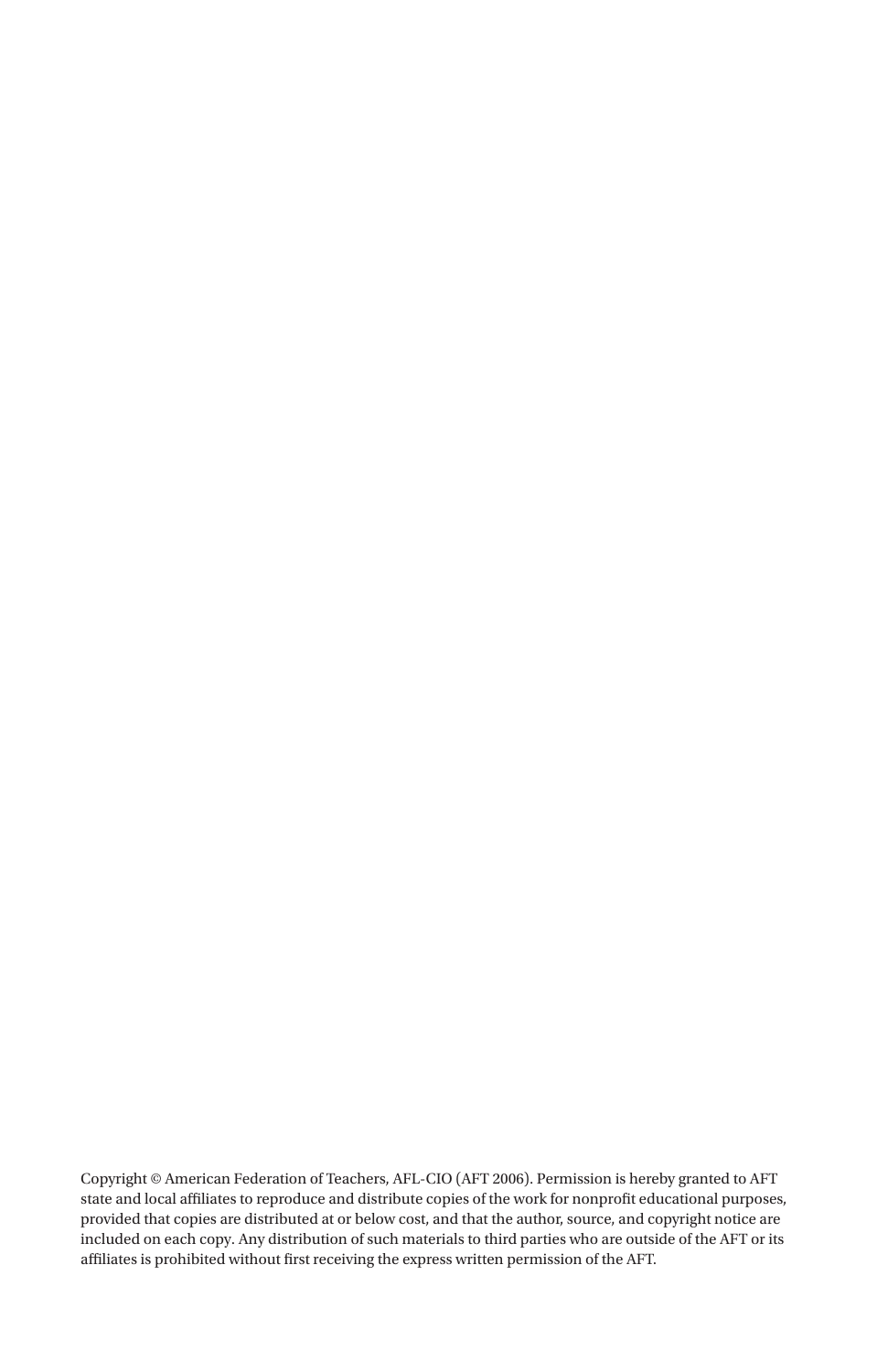## *AFT CONVENTION RESOLUTION English Language Learners*

## *Adopted July 2006*

WHEREAS, bilingualism is an asset in our global economy, and it is our goal to improve the education of English language learners (ELLs); and

WHEREAS, 60 percent of all preK-12 educators nationwide currently have at least one ELL student in their classrooms, and this percentage is steadily increasing; and

WHEREAS, ELLs often have very low levels of academic achievement and educational attainment (only 57 percent of Latino ELLs graduate from high school), and ELLs often do not have access to rigorous college preparatory coursework or to high-quality career and technical education programs or appropriate guidance about postsecondary options; and

WHEREAS, school systems often place ELLs into English-only instruction before they are ready. Research indicates that it often takes ELLs up to seven years to become proficient and academically successful in a new language and frequently requires more than four years for ELLs to graduate from high school; and

WHEREAS, research on language acquisition supports native language literacy instruction as a helpful support for school language acquisition, we need more research—especially at the secondary school level—on how to raise the academic achievement and literacy rates of ELLs, ELLs with disabilities, and ELLs with limited or interrupted formal education; and

WHEREAS, current ELL testing practices often do not separate the assessment of content knowledge from the assessment of English lan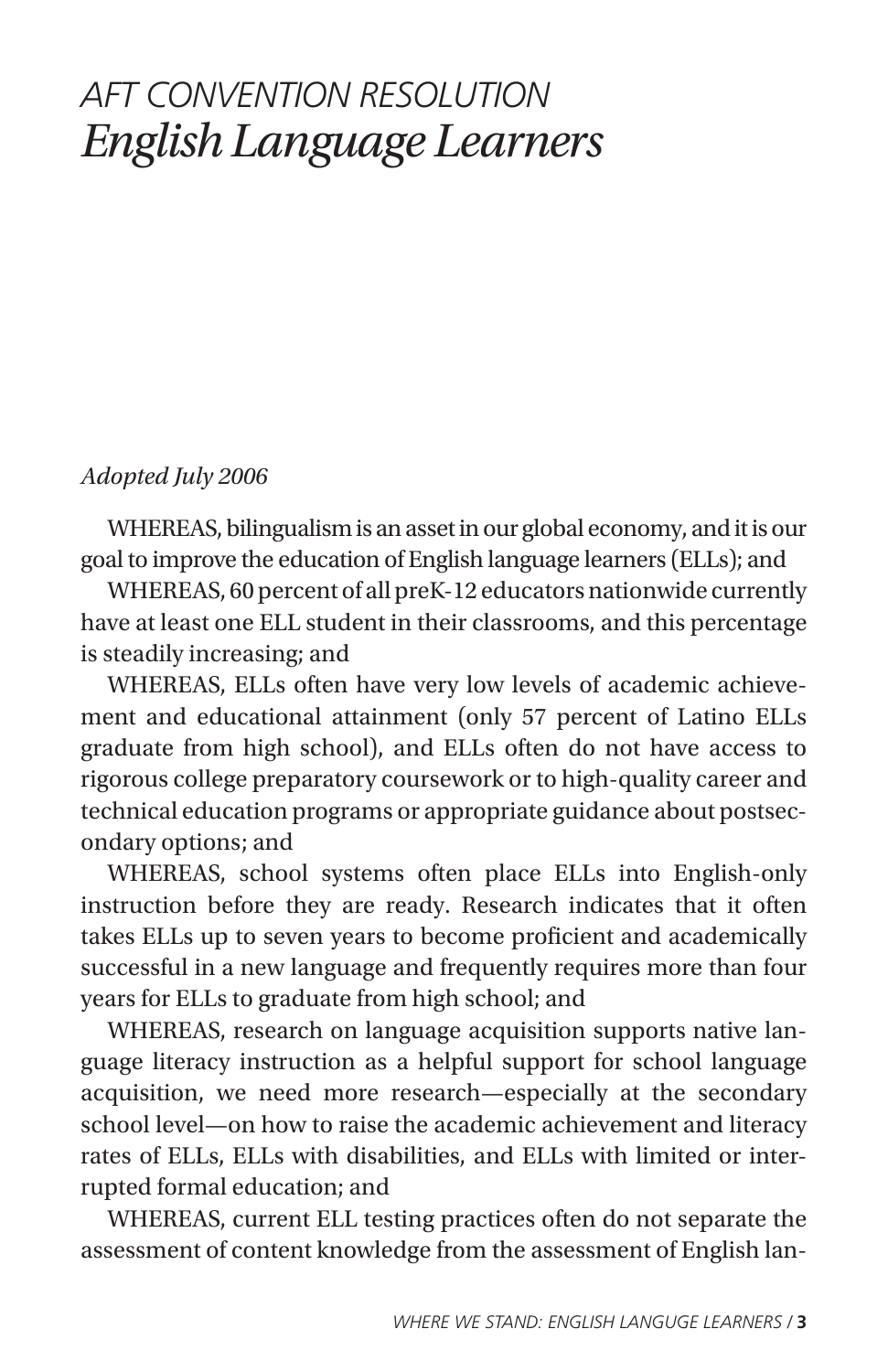guage proficiency, and such practices often result in improper overand under-referrals to special education; and

WHEREAS, poor assessment practices that do not use linguistically modified assessments and other appropriate testing accommodations for ELLs often result in the misidentification of schools and school systems and lead to No Child Left Behind (NCLB) Act sanctions; and

WHEREAS, teacher education programs often do not expose preservice teachers to coursework and clinical training to support ELL achievement; and

WHEREAS, there is a nationwide shortage of teachers, paraprofessionals and support staff (counselors, school psychologists, social workers, intake specialists, etc.) who have the requisite training/certification to work with ELLs, and it is common for ELLs to receive primary, direct instruction from paraprofessionals who are not under the direct supervision of a certified teacher; and

WHEREAS, there is often insufficient collaboration between the staff who work exclusively with ELLs and all other school staff; and

WHEREAS, most schools do not include ELLs in their comprehensive school reform plans, and they lack sufficient social service supports, parent education programs and outreach to families; and

WHEREAS, NCLB has insufficient funding, including those programs affecting ELLs:

**RESOLVED, that the American Federation of Teachers and its affi liates:**

**■ Raise awareness about the urgency of closing the achievement gap for ELLs.** 

**■ Continue providing members and leaders with publications, professional development, and union-sponsored resources on**  effective instruction and on ways to increase parent and commu**nity outreach for ELLs such as Colorín Colorado.** 

**■ Call on the federal government to:**

- fund and disseminate the findings from longitudinal, independent, rigorous, scientifically based research and on what works **to enable academic success and literacy for ELLs of all language backgrounds, ELLs with limited or interrupted formal education, and ELLs with disabilities, especially at the secondary school level;**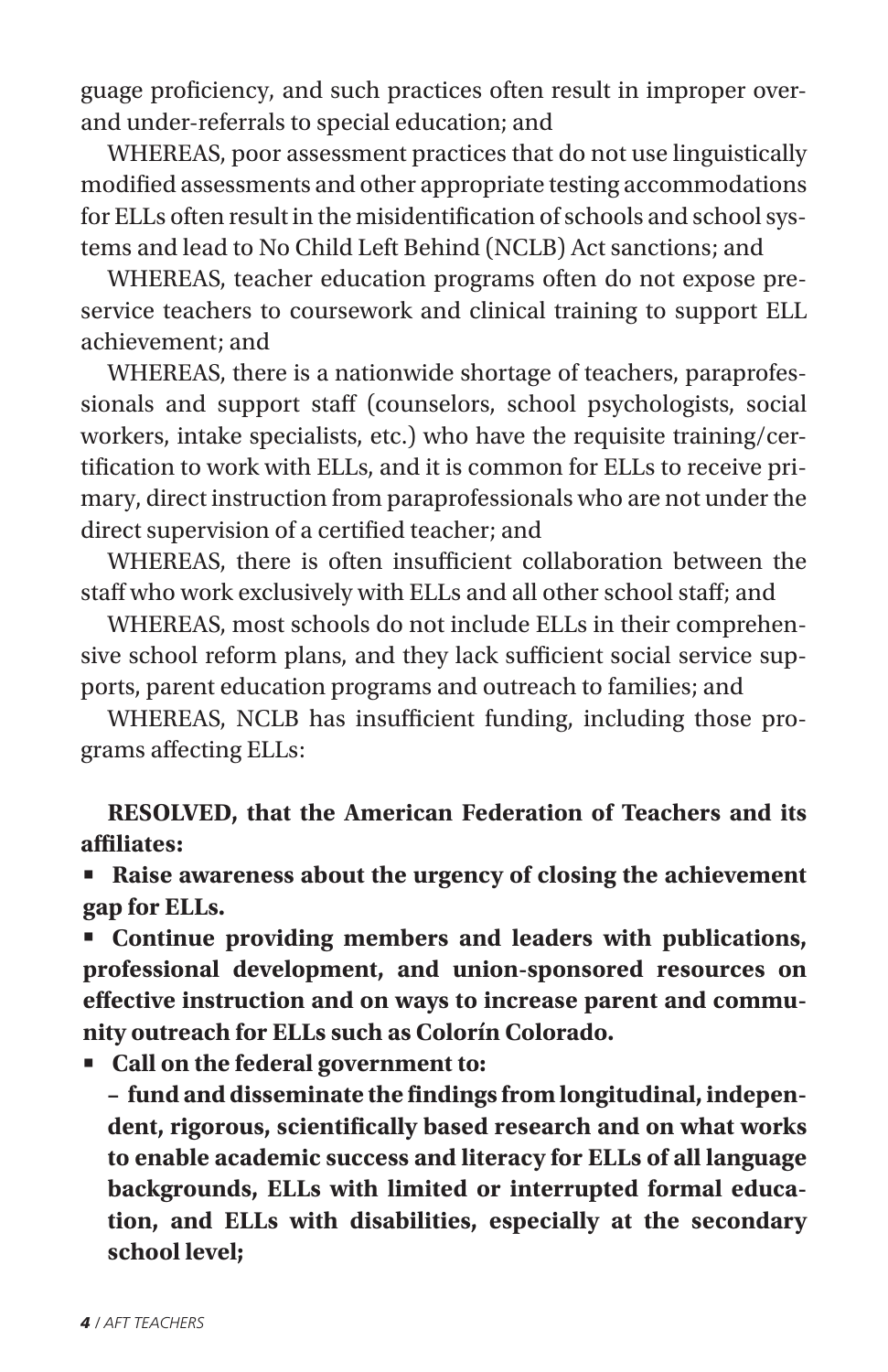**– allocate resources for comprehensive school reform plans that address how all school staff can collaborate to improve the academic performance of ELLs and that include better recruitment, retention, mentoring and induction programs of bilingual educators, teachers of ELLs and ELLs with disabilities, including a career pathway for paraprofessionals;**

**– allocate funds for professional development for educators who have not worked with ELLs to provide appropriate instruction to emerging ELL populations;**

**– devise assessment, accountability and school improvement systems that are fair, valid, reliable and appropriate;**

**– assess the impact of high-stakes assessment on the graduation rate of ELLs;**

**– assure that high school accountability systems permit lateentry ELLs more than the standard four years to graduate from high school; and**

**– adopt the DREAM (Development, Relief, and Education for Alien Minors) Act or similar legislation that would allow undocu**mented students who fulfill the requisite criteria of the DREAM **Act—as referred to in AFT's resolution of support adopted in 2005—to enroll in college and seek conditional residency status.**

**■ Call on schools of education to incorporate courses and experiences that prepare teachers to meet the instructional needs of ELLs.**

**■ Support the implementation of research-based instructional models for ELLs such as dual immersion, ESL and other programs that include:**

**– a school culture of high expectations for all students;**

**– prescreening and ongoing assessment programs that deter**mine students' levels of English language proficiency separate **from students' content knowledge and that have the appropriate tools to distinguish between lack of linguistic abilities in English and learning disabilities;**

**– reading instruction that emphasizes phonemic awareness, phonics, vocabulary-building and comprehension activities connected to meaningful literacy and writing instruction;**

**– frequent teacher-led, structured opportunities for ELLs to discuss topics that are directly relevant to their lives and for them to**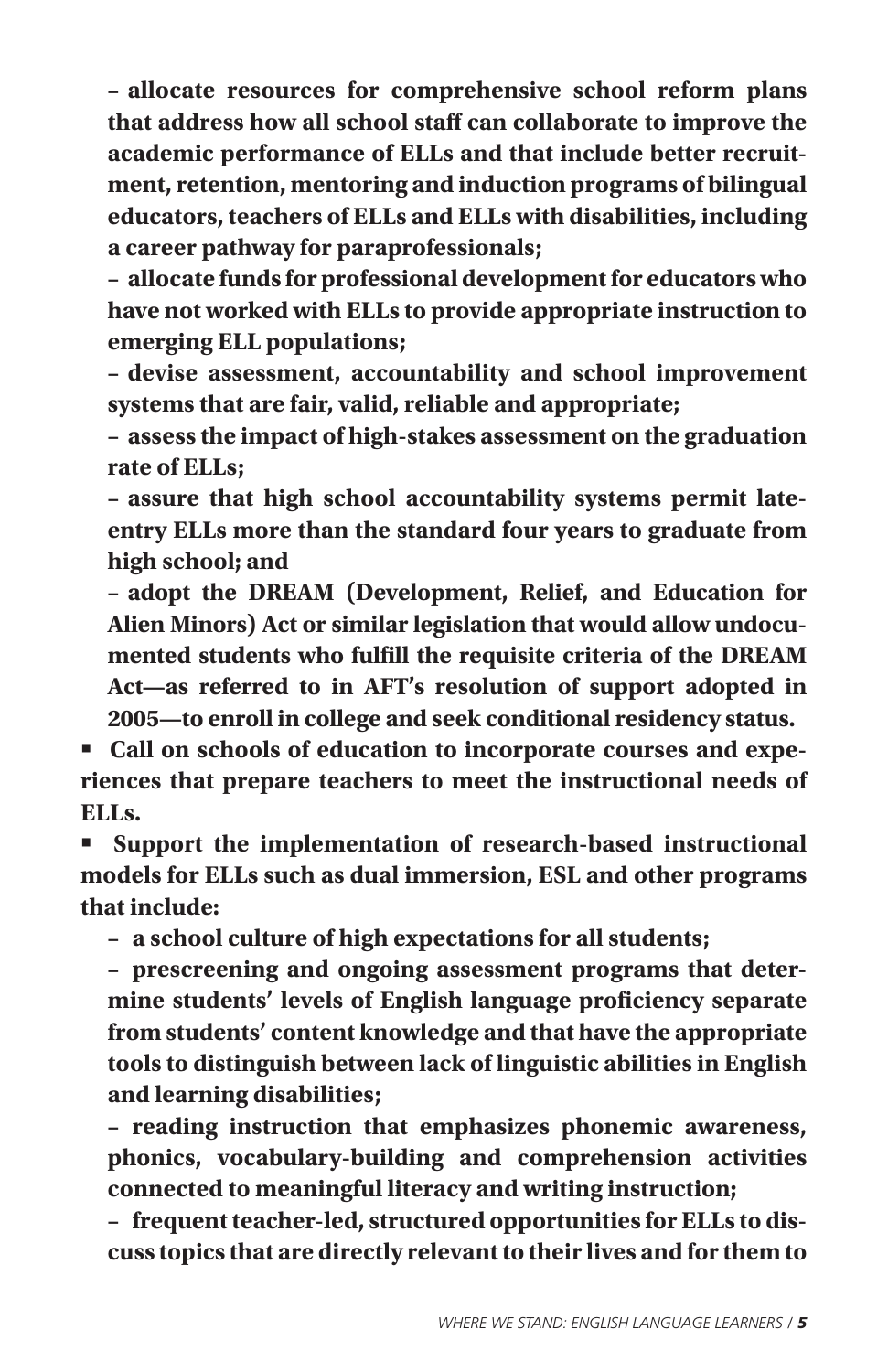**interact in the classroom with native English speakers; and – native language instruction, where appropriate, to facilitate English language acquisition and content knowledge, delivered**  by teachers who are certified in the requisite content area(s) and **paraprofessionals who work under the direct supervision of a teacher.**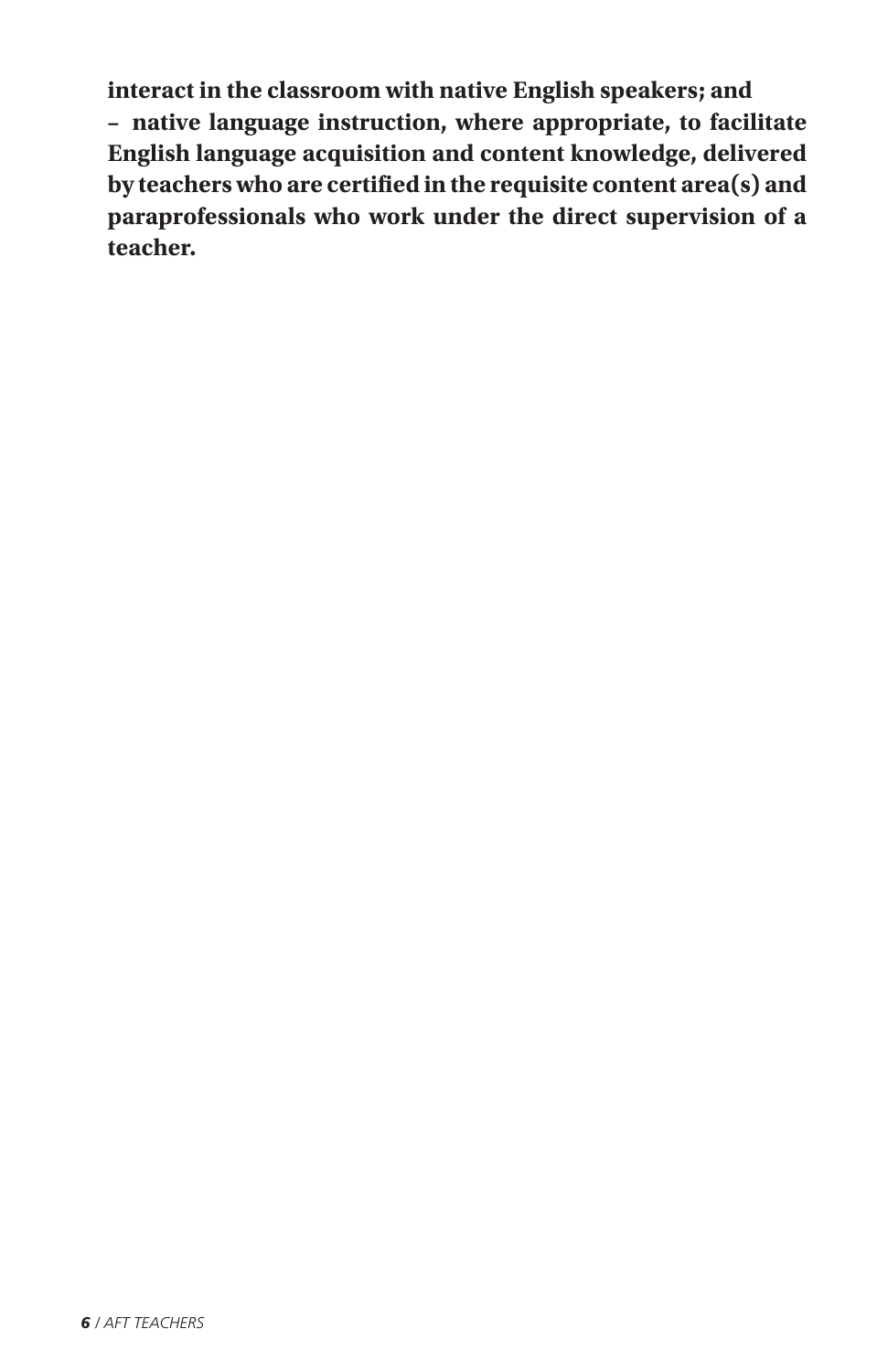## *Questions & Answers*

## **How is the AFT helping educators who work with English language learners (ELLs)?**

In addition to advocating for our members on ELL issues, the AFT, in partnership with public broadcasting station WETA's Reading Rockets project, has launched the educators' section of the Web site, Colorín Colorado.

The Web site (www.colorincolorado.org) provides high-quality, research-based information on what educators—veteran, new, mainstream or specialized—can do to help their ELL students read and succeed academically. Colorín Colorado also includes bilingual information for Spanish-speaking parents on how to help their children succeed in school.

The AFT and WETA also developed the Colorín Colorado Toolkit for Teachers. The toolkit provides information on reaching out to Hispanic parents and offers guidance on how to make them a vital part of their children's education. It includes information about Hispanic cultures and values, suggestions for involving parents in classroom and school activities, concrete ideas, handouts and video modules for parent workshops focusing on literacy development for Hispanic English language learners in grades K-5. To order the toolkit, send a check for \$10 payable to the American Federation of Teachers and mail to: AFT Order Department, 555 New Jersey Ave. N.W., Washington, D.C. 20001. Shipping and handling costs are included. Reference *Colorín Colorado Toolkit for Teachers*, Item #44-00CC.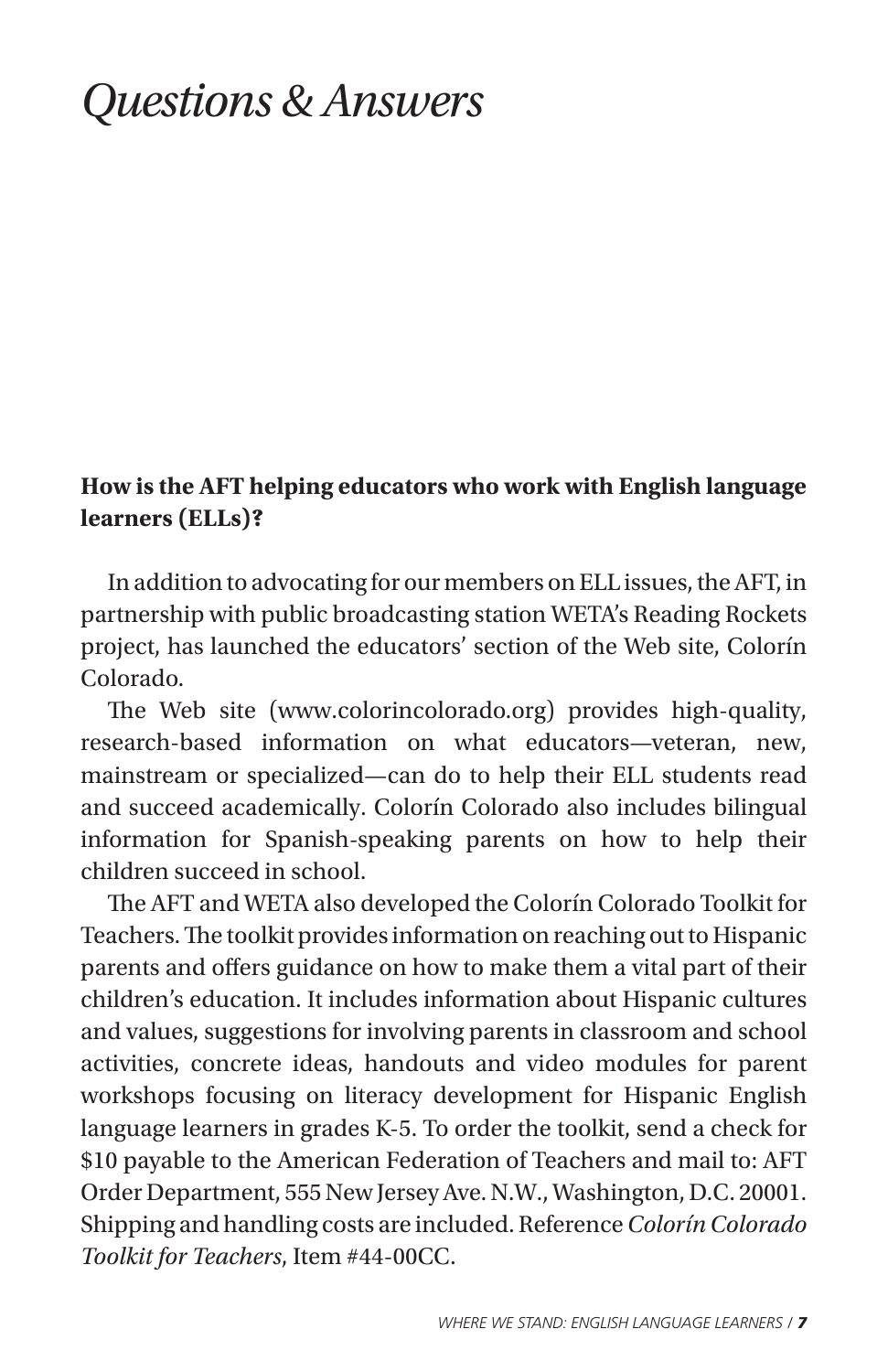## What does the latest research say about effective literacy practices **for ELLs?**

The National Literacy Panel on Language-Minority Children and Youth has recently released the most authoritative research synthesis to date on the development of literacy in preK-12 children who are ELLs (August and Shanahan 2006).

The research indicates that the key components of effective reading instruction for native English speakers identified by the National Reading Panel (National Institute of Child Health and Human Development [NICHD] 2000)—phonemic awareness, phonics, oral language fluency, vocabulary, text comprehension and writingalso benefit ELLs, but with necessary adaptations such as extensive vocabulary instruction and oral English language development, cognate connections and the explicit instruction of idioms and words with multiple meanings.

## **What does the latest research say about what helps facilitate the process of English language literacy acquisition?**

The National Literacy Panel also found that the diverse background and individual differences of ELLs have a significant impact on the development of English language literacy. Language proficiency in general, level of schooling prior to U.S. schooling, socioeconomic status, age, English oral proficiency, cognitive abilities, similarities and differences between the first language and English and other skill factors all influence how well and how quickly ELLs will develop English language literacy. To take these factors into account, a variety of interventions and instructional program models for ELLs are necessary.

Native language proficiency can facilitate the acquisition of English language literacy. The panel examined K-12 studies that compare bilingual instruction with English-only instruction and found that "language-minority students instructed in their native language as well as in English perform better, on average, on measures of English reading proficiency than language-minority students instructed only in English" (August and Shanahan 2006, p. 6). Three other major research reviews recently completed (Slavin and Cheung 2003; Rolstad, Mahoney and Glass 2005; Genesee et al. 2006) reach similar conclusions.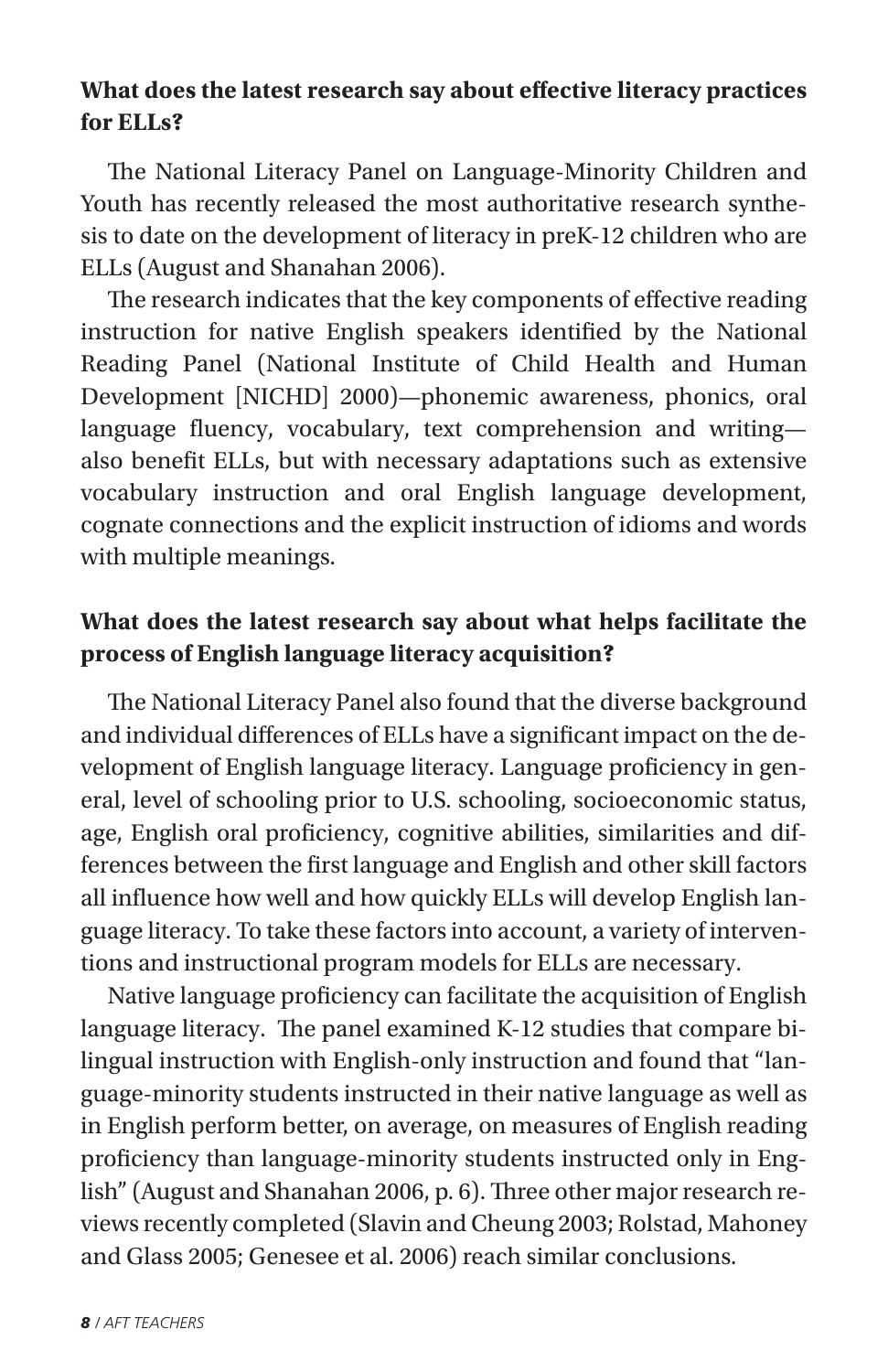## What is the range of effective instructional models for ELLs?

Currently, schools with effective instructional programs for ELLs implement various programs and strategies. Programs that are based on native language instruction are most commonly referred to as "bilingual education" programs. These programs include dual immersion programs, two-way bilingual programs, transitional bilingual programs, developmental or maintenance bilingual programs and others. In such programs, ELLs are often exposed to content instruction in their native language for specified periods of time during the school day.

In programs such as English-as-a-Second-Language (ESL), English for Speakers of Other Languages (ESOL), English Language Development (ELD) and sheltered instruction, native language instruction is often minimal, but they include structured research-based supports and methods.

Regardless of the type of second language acquisition program (dual immersion, ESL, ESOL, sheltered instruction, transitional bilingual, etc.) a school is implementing, the key to a program's effectiveness is that it be based on the research of language acquisition, that it include special instructional supports such as materials and resources designed for ELLs and that it be staffed by educators who know how to work with this group of students and who receive ongoing professional development support (August and Shanahan 2006; Genesee et al. 2006; National Research Council [NRC] 2006).

ELLs who are immediately placed in mainstream English-only or English immersion classrooms with no additional assistance often have lower academic achievement and higher dropout rates than their peers who receive specialized instruction (Genesee et al. 2006; Organization for Economic Cooperation and Development [OECD] 2006; NRC 2006).

## **What are some other factors that contribute to the academic achievement of ELLs?**

Researchers, practitioners and experts (Council of Chief State School Officers [CCSSO] 2004; WestEd 2004; Comprehensive School Reform Quality Center [CSRQC] 2005; Northwest Regional Educational Laboratory [NWREL] 2004; American Institutes of Research [AIR]/WestEd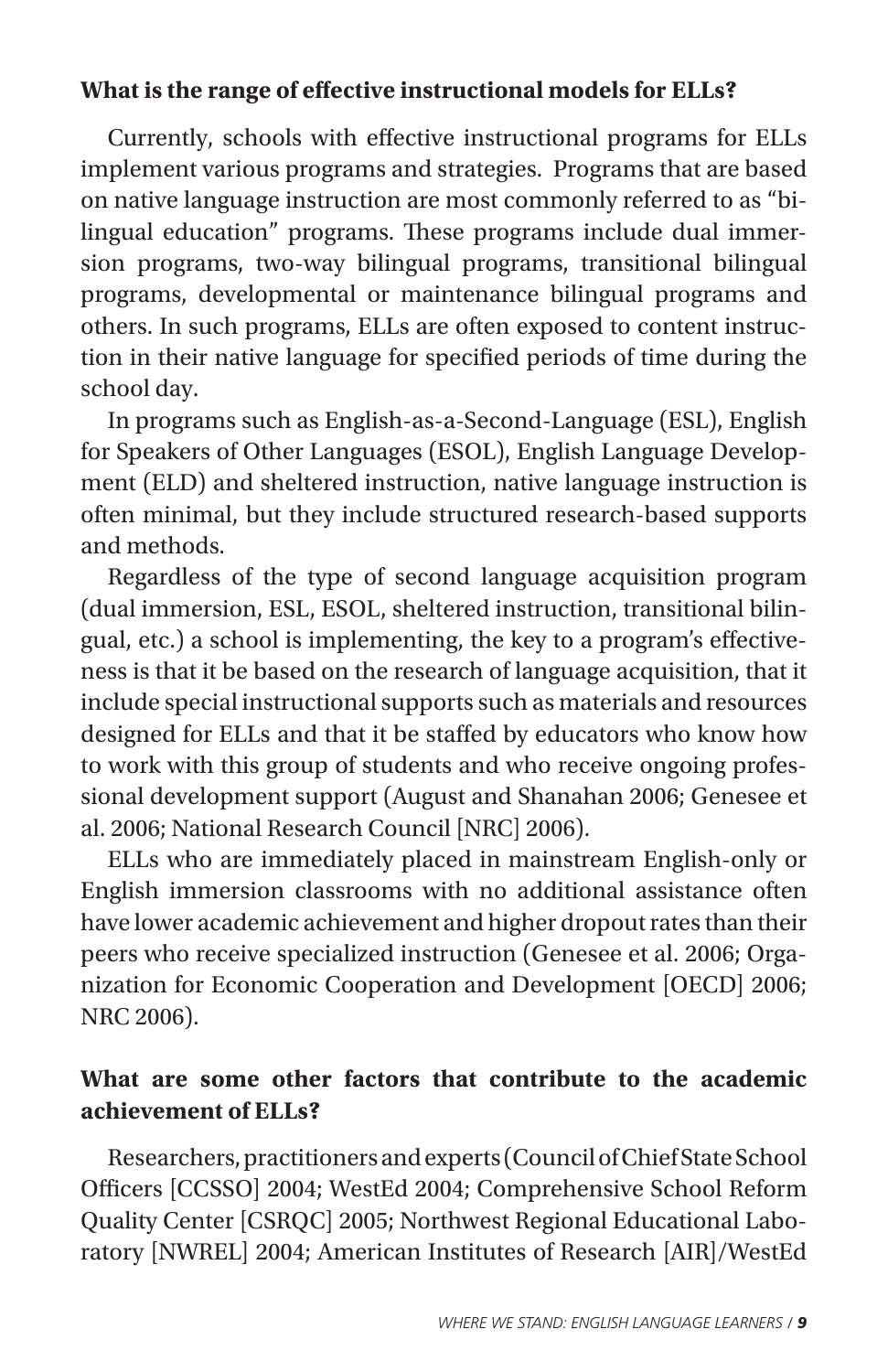2006) have identified promising strategies that have raised ELLs' opportunities to excel academically and later in life:

- teachers who are certified in the requisite areas and are well prepared and knowledgeable about second language acquisition;
- schoolwide buy-in to the importance of providing ELLs with a highquality education and challenging standards;
- high-level standards developed for ELLs that incorporate language development into all content areas and are aligned to curriculum and assessment;

■ appropriate assessments addressing content knowledge and English language proficiency separately;

- newcomer schools/programs;
- parent and family involvement;

■ strong leadership by school administrators who understand the challenges ELLs face and what it takes to help them succeed; and

■ partnerships with community-based organizations.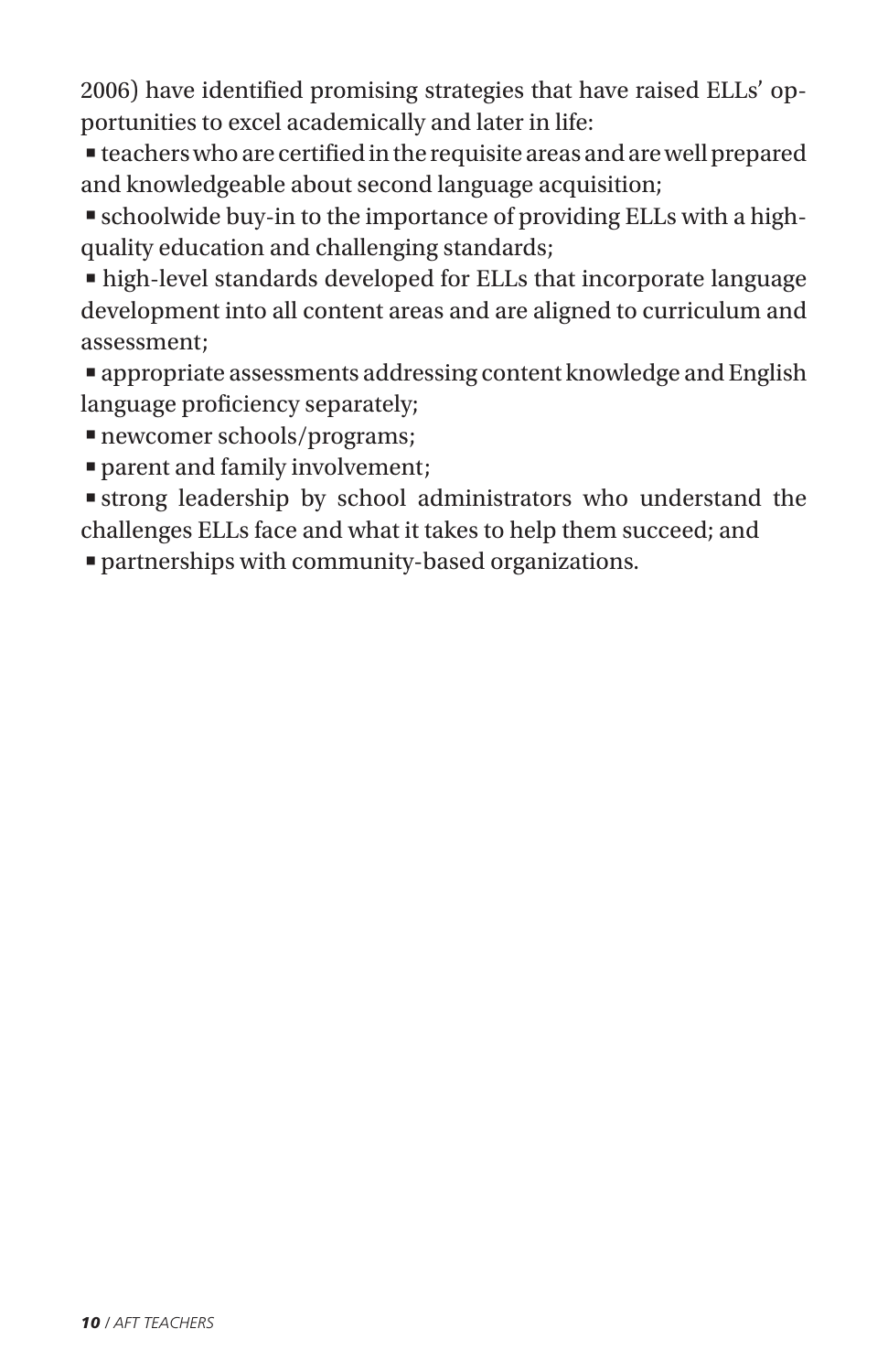# *Background Information*

The AFT's goal is to promote educational excellence and equity for English language learners (ELLs)—students in preK-12<br>who are working toward becoming proficient in reading, writing and communicating in the English langua ty for English language learners (ELLs)—students in preK-12 who are working toward becoming proficient in reading, writing and communicating in the English language—to ensure they meet the same challenging standards required of all students. ELLs are the fastest-growing public school student population, and currently make up over 5 million students or close to 10.3 percent of public school enrollment (National Council of La Raza [NCLR] 2006) (see Tables on next page). In addition to learning a new language, most ELLs also have to adjust to a new environment and culture, as well as learn new academic skills and content knowledge. We must address the educational needs of ELLs and provide educators who teach them with the instructional support and assistance they need.

ELLs are multiracial, multinational and diverse in their educational and socioeconomic background. While more than 460 native languages are spoken in U.S. public schools (Office of English Language Acquisition [OELA] 2002), Spanish speakers account for approximately 80 percent of the total number of ELLs in the nation.

Poised to become an even more significant percentage of the nation's school population and workforce (approximately 20 percent of the workforce and half of the population under 18 by 2025), the economic and social impact ELLs will have on the nation's future cannot be underestimated or overlooked. Without considerable educational improvements and investments, these students will not be prepared to be successful participants in our global and technologically advanced economy. In calling for change, we uphold our core values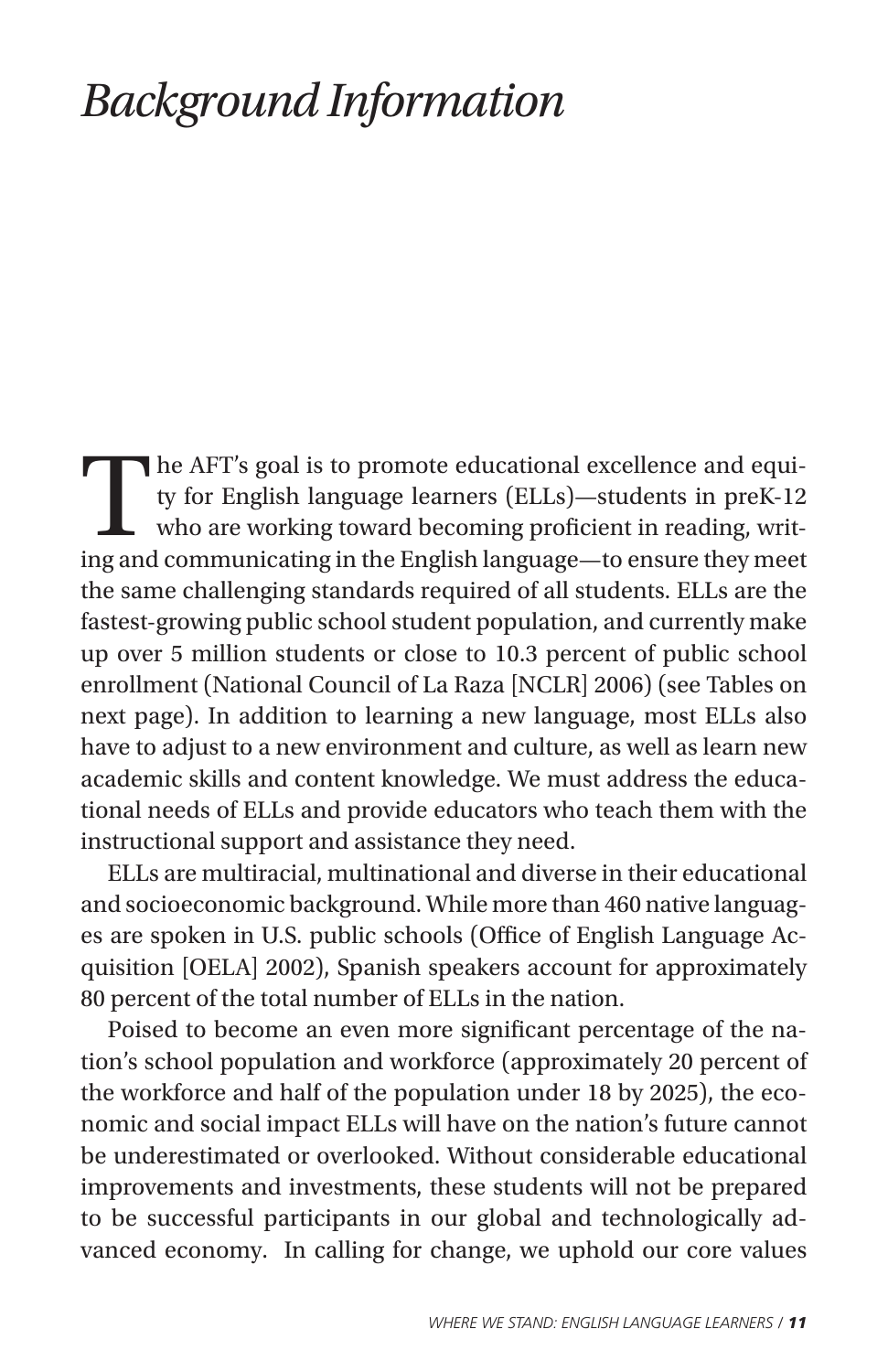

## **DEMOGRAPHIC TRENDS**

#### **ENROLLMENT**

*ELL K-12 Enrollment Increase between 1991 and 2005* **100%**

*Non-ELL K-12 Enrollment Increase between 1991 and 2005* **15%**

*ELLs in Grades PreK-3* **46%**

*ELLs in Grades 4-8* **35%**

*ELLs in Grades 9-12* **19%**

#### **RACE**

*ELLs who are Latino* **80%**

*ELLS who are Asian* **13%**

*ELLs who are African, Caribbean, Eastern European, Middle Eastern or Other\** **4.5%**

*ELLS who are Native American, Alaska Native, Hawaiian Native* **2.5%**

#### **INCOME**

*\_\_\_\_\_\_\_\_*

*ELLs in Grades PreK-5 who are Low-Income* **68%**

*ELLS in Grades 6-12 who are Low-Income* **60%**

#### **DROPOUT RATE**

*Latino Students* **43%**

*Non-Latino Students* **6%**

*<sup>\* &</sup>quot;Other" includes students from Western Europe, Australia, New Zealand and India.*

*SOURCES: NCES. (2006). Condition of Education. / The President's Advisory Commission on Educational Excellence for Hispanic Americans. (2003). From Risk to Opportunity, Fulfi lling the Educational Needs of Hispanic Americans in the 21st Century. / Urban Institute. (2000). Overlooked and Underserved: Immigrant Students in U.S. Secondary Schools. / OELA. (2002). Survey of the States. / NWREL. (2004). English Language Learner Programs. / NRC. (2006). Hispanics and the Future of America.*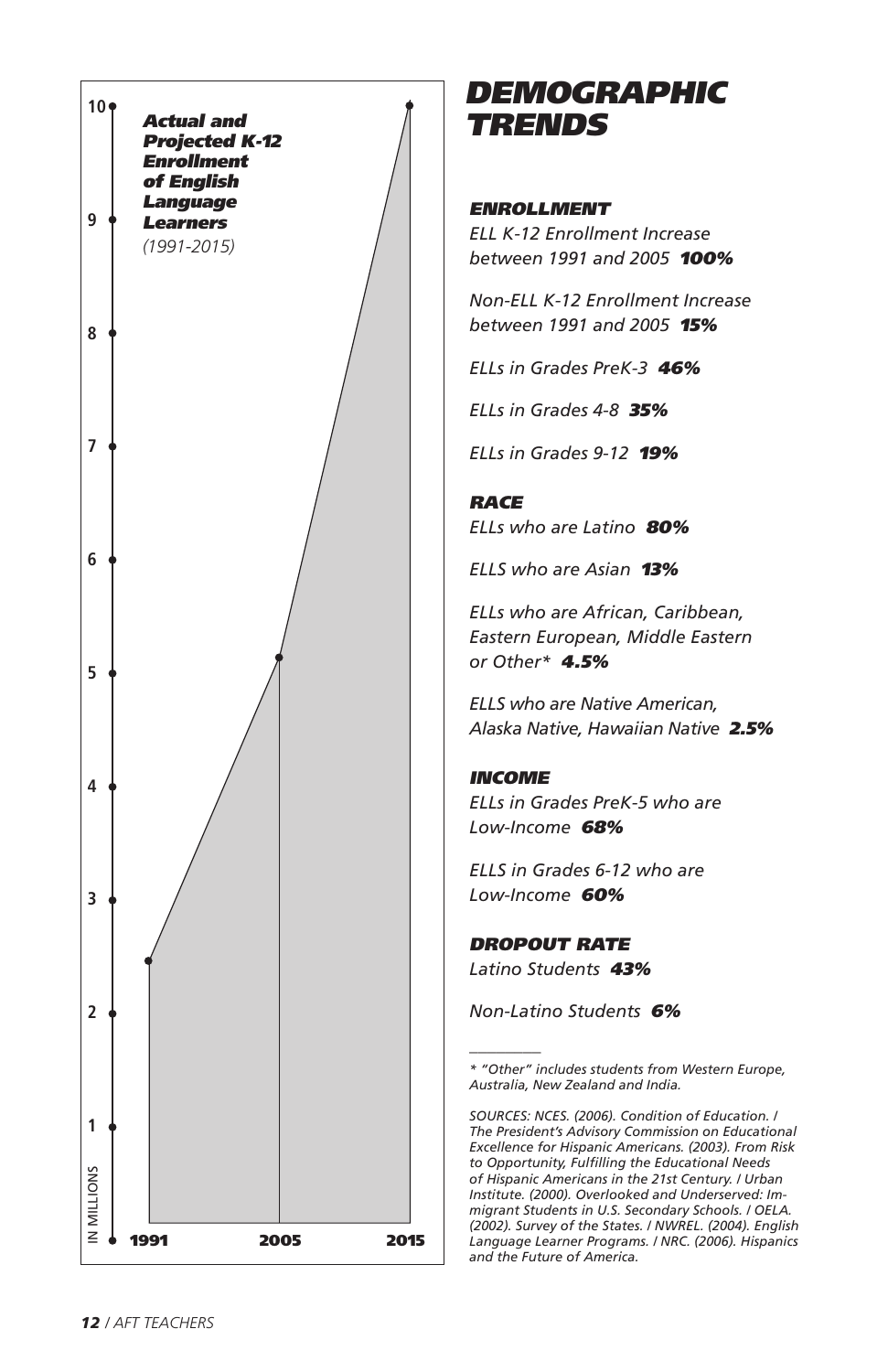and tradition of full inclusion and participation, which are so essential to a democracy.

## **CHALLENGES TO CLOSING THE ACHIEVEMENT GAP**

For more than 30 years, ELLs' levels of academic achievement and educational attainment rates have remained low, particularly for Latino ELLs. ELLs continue to have poor educational outcomes, the highest dropout rates in the nation, as well as low college preparatory coursework enrollment and post-secondary attainment.

On the National Assessment of Educational Progress (NAEP), often referred to as the "Nation's Report Card," the average score gap between ELLs and more advantaged peers in fourth, eighth and 12th grades is at least 30 points for every core subject, including writing and civics. As to students scoring at or above the basic achievement level in reading and math, 75 percent of more advantaged eighth-grade students scored at this level on the NAEP, compared to only 29 percent of ELLs (NCLR 2006). Similar achievement levels are reflected on state assessments. On reading comprehension assessments from 41 states, only 18.7 percent of ELLs scored above the state established norm (OELA 2002).

On an international comparison of immigrant students who are second language learners, the Programme for International Student Assessment (PISA) tested 15-year-olds in reading, math, scientific literacy and problem-solving. Immigrant students tend to be one to five years behind their peers (OECD 2006). On the most basic level of math proficiency, at least 30 percent of students in the U.S. scored well below the mark. The PISA results also demonstrate that immigrant student performance in the U.S. is one of the lowest among other industrialized countries.

Factors that contribute to ELLs' poor academic outcomes include high mobility rates, low enrollment in early childhood education programs, little or no prior formal schooling in their home country and lack of health services. Additionally, research by the National Center for Education Statistics, the National Research Council, the Urban Institute and others identify the key challenges jeopardizing ELLs from excelling academically and later in life:

■ disproportionate attendance at resource-poor schools;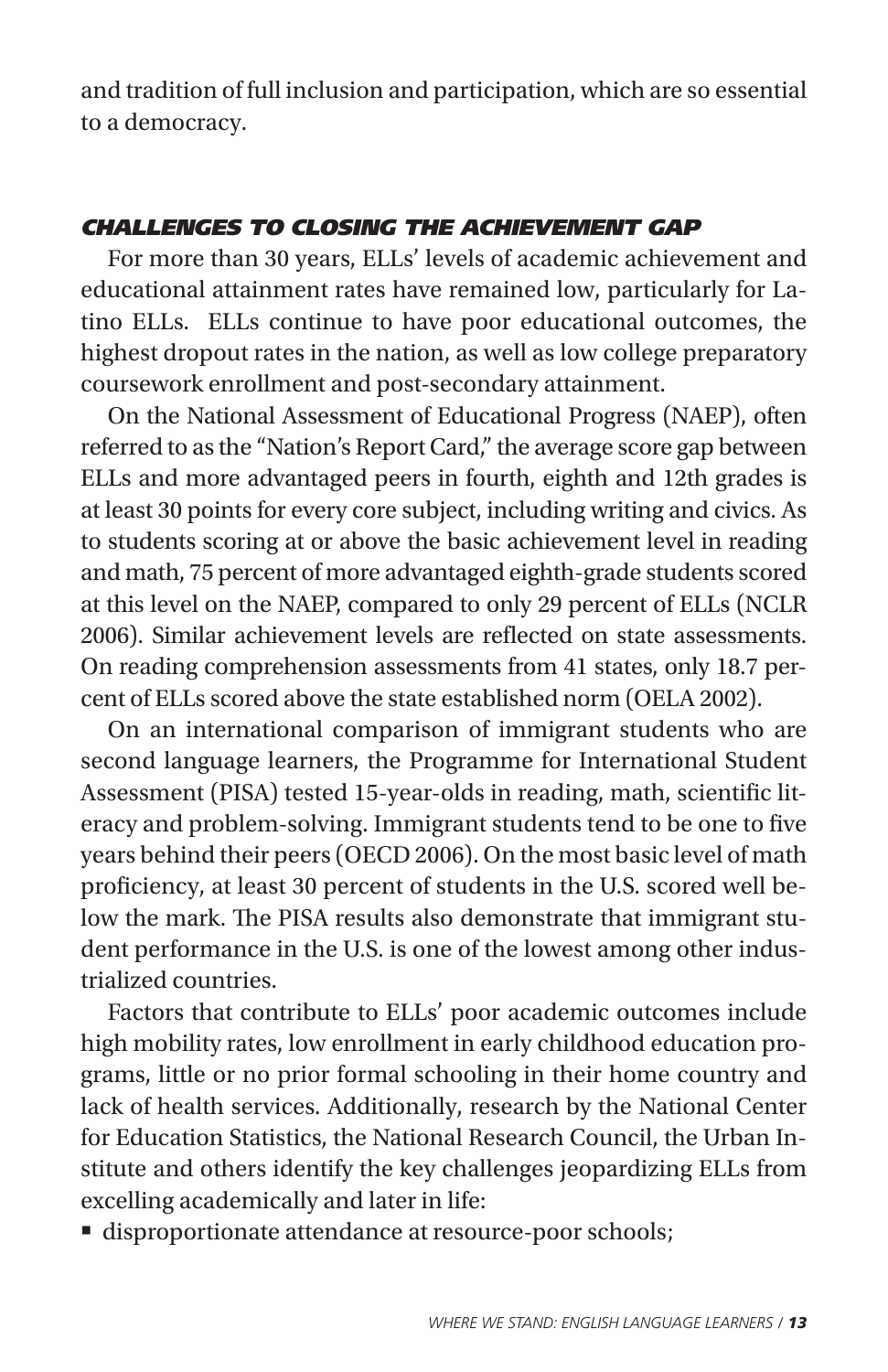- lack of access to specialized instruction and staff;
- lack of participation in rigorous, college-preparatory coursework; and

■ families who lack familiarity with the U.S. school system and who live in poverty.

## **Disproportionate attendance at resource-poor schools.**

Almost half of all ELLs attend schools in central city school districts, most of which serve families with higher poverty rates than the statewide average. On average, these schools receive about \$1,000 less per student than do schools with fewer minority students (U.S. Senate HELP Committee 2002). High-poverty, low-performing schools tend to lack other resources that the research shows—and teachers know—are needed for students to thrive. The schools lack fully qualified teachers who are retained through mentoring programs and other supports; strong professional development support networks for teachers and staff; long-term leadership; and high expectations and rigorous academic standards for students.

## **Lack of access to specialized instruction and staff .**

Most schools are ill equipped to meet the academic needs of ELLs (NCELA 2002; August and Hakuta 1998). Most programs for ELLs, regardless of their structure, are not based on language acquisition research nor effective instruction for linguistically and culturally diverse populations; they do not have enough specialized staff; and most of the teachers and paraprofessionals working with ELLs lack the proper certification and/or expertise. In addition, programs and practices are not consistent within states, districts and even within different classrooms in the same school. They lack rigorous academics, high-quality language development and academic content standards that are aligned with curriculum and proper assessment practices (The Urban Institute 2000; NCES 2003).

English language learners with disabilities have even less access to adequate specialized intervention services than mainstream English language learners (Artiles and Ortiz 2002). Across the country, only a few districts have programs addressing language instruction and disabilities simultaneously and teachers that are adequately prepared to deliver both.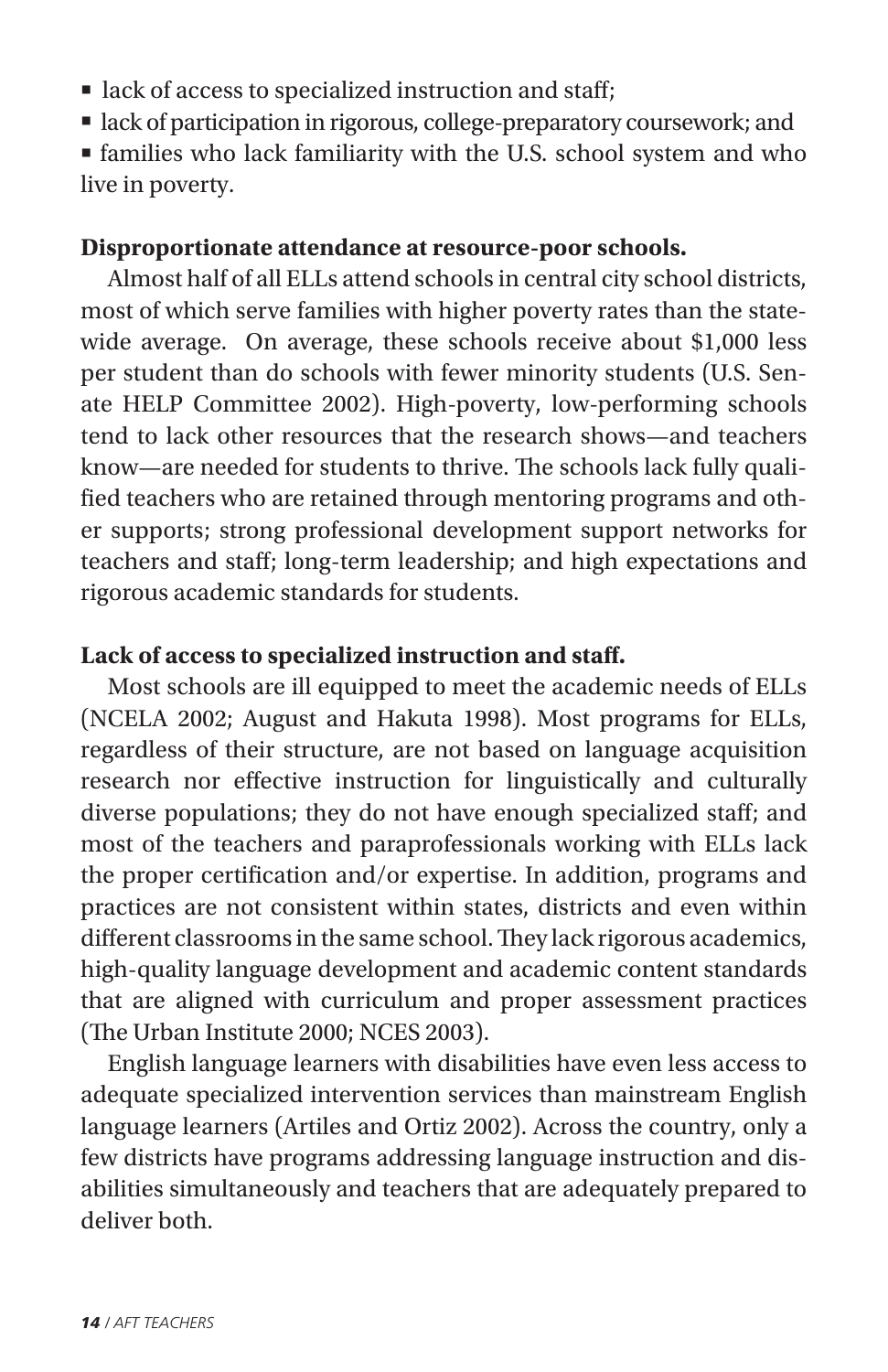## **Lack of participation in rigorous college-preparatory coursework.**

One reason ELLs do not attend college at the same rate as their peers is that they do not take the coursework to prepare them for college. The enrollment of ELLs in college preparatory courses such as Algebra 2, chemistry and Advanced Placement (AP) courses is low. Studies frequently cite that some teachers and administrators often relegate ELLs to less academically challenging coursework, do not inform them about the existence of such classes or do not hold them to high standards (The Urban Institute 2000; Tomas Rivera Policy Institute et al. 2003).

## **Families who lack familiarity with the U.S. school system and who live in poverty.**

ELLs benefit just as much from their parents' involvement in their education as other students, but parents of ELLs do not often participate in school activities or have the necessary information to know what they need to do to assist their child or navigate the public school system. Immigrant parents may feel apprehensive about getting involved because of their limited English skills, prohibitive work schedules, lack of familiarity with mainstream culture and the public school system in the United States.

Poverty also has an adverse effect on academic achievement. Students who attended schools with large numbers of poor students had lower test scores than students who attended schools where less than 10 percent of the students were low-income (NCES 2001). The low level of education of most Latino parents is partially responsible for their low-income levels. Other contributing factors include the heavy concentration in low-wage jobs and limited English proficiency.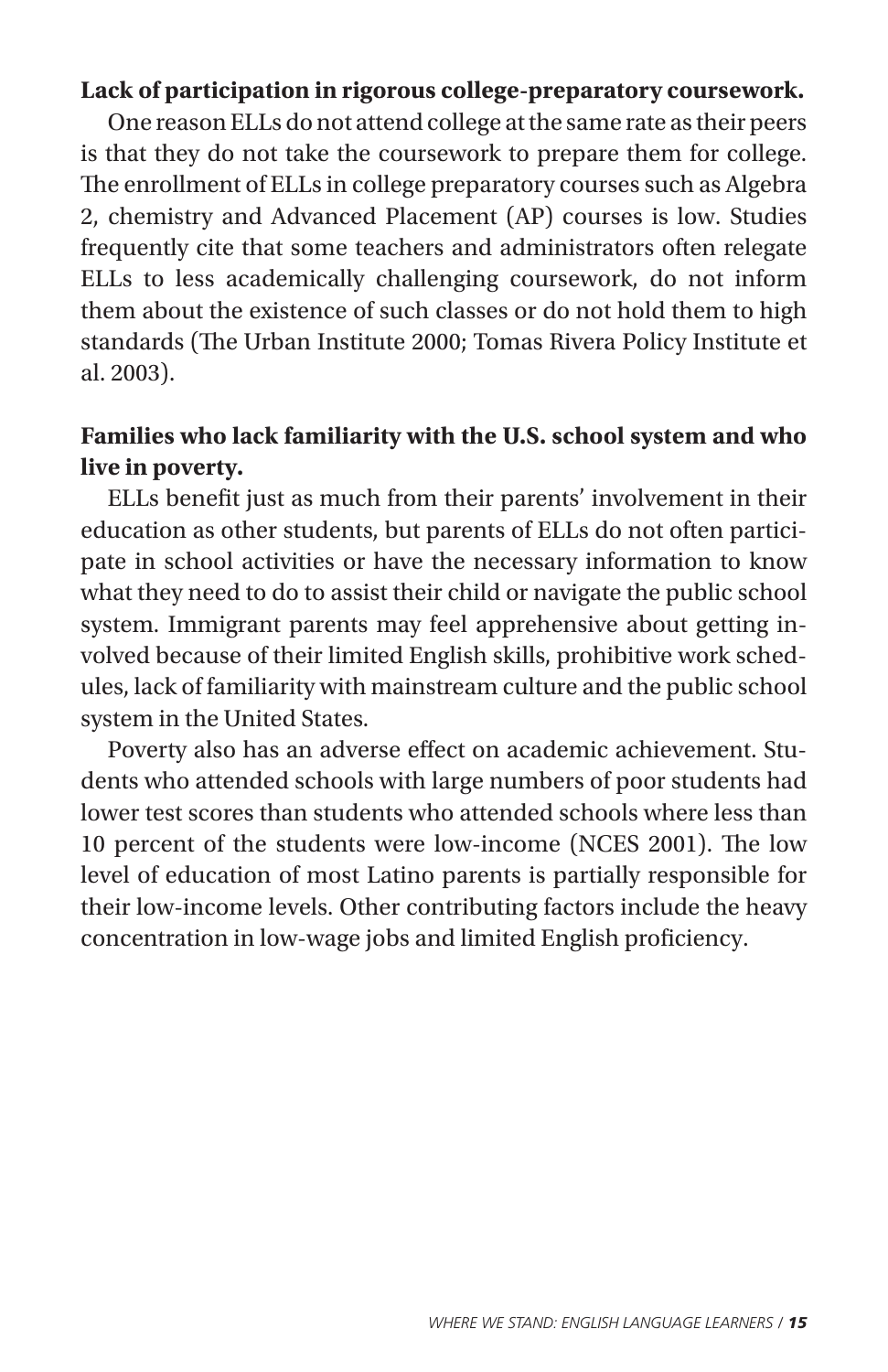# *Background Reading & Resources*

### **AFT RESOURCES**

#### **Colorín Colorado**

This Web site's "For Educators" section, developed by the Reading Rockets Project of PBS Station WETA and the AFT, provides tools to help English language learners read and succeed. These helpful materials feature research-based instructional strategies and practices, interactive activities, cutting-edge resources, lesson plan ideas, monthly newsletters and more. It is all available at www.colorincolorado.org.

### **Closing the Achievement Gap: Focus on Latino Students**

This policy brief provides the data and context to support the AFT's call for increased attention to the condition of education for Latino students. It discusses the current demographic and achievement trends of Latinos, some of the specific barriers to closing the achievement gap and presents a set of recommendations to improve educational opportunities for Latino children. 8 pages (March 2004). www.aft.org/pubs-reports/downloads/teachers/PolBrief17.pdf

### **Teaching English Language Learners: What Does the Research Say?**

This policy brief describes the ongoing debates over the most appropriate methods for educating students, the need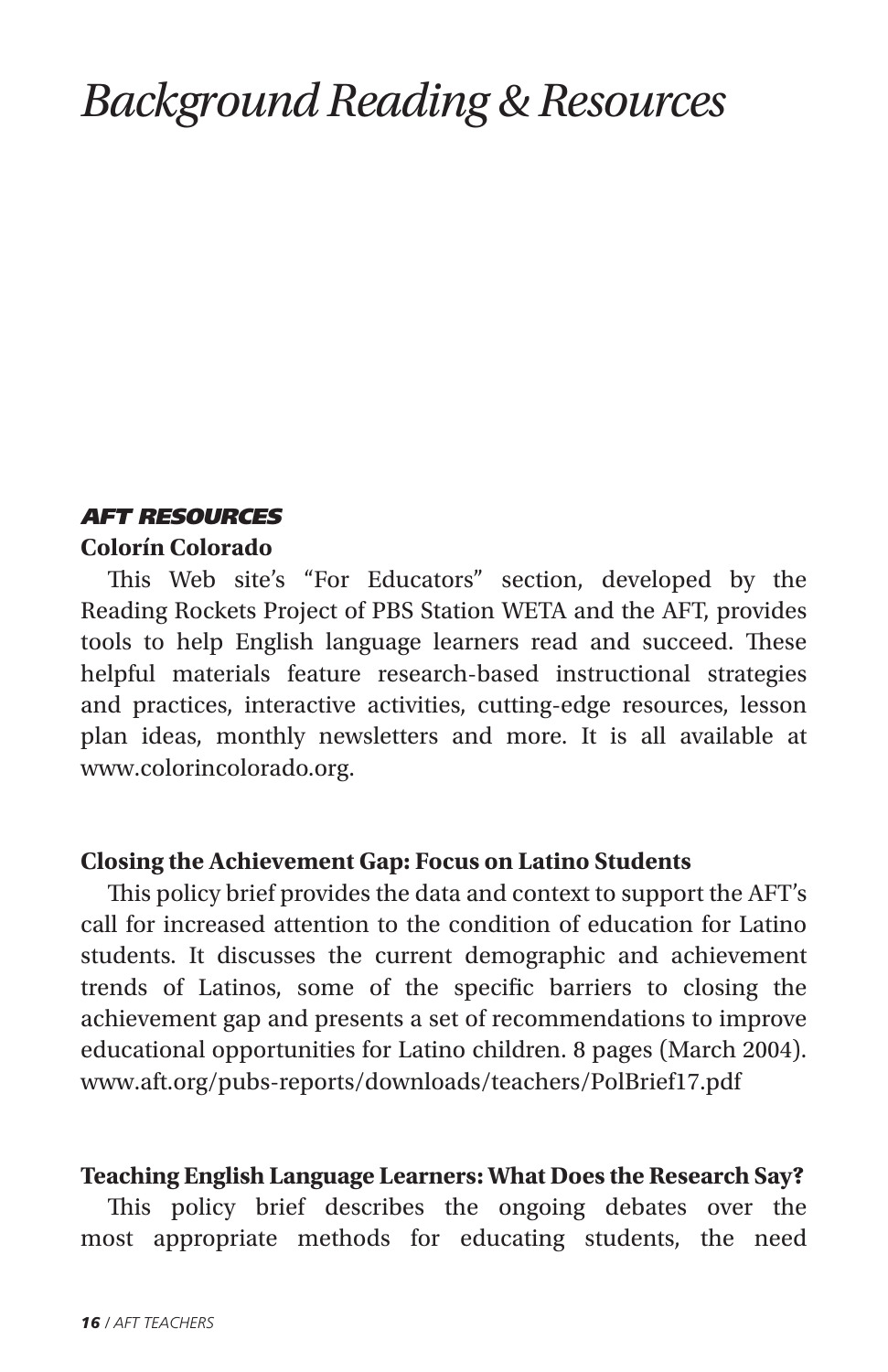for stronger research into the educational attainment of English language learners (ELLs) and recommendations for developing quality programs for ELLs. 8 pages (February 2002). www.aft.org/pubs-reports/downloads/teachers/policy14.pdf

## **REFERENCES/BACKGROUND READING**

American Institutes of Research and West Ed. 2006. *Effects of the implementation of Proposition 227 on the education of English learners, K-12: Findings from a fi ve-year evaluation*. Washington, D.C.: American Institutes of Research, and San Francisco: WestEd.

Artiles, A.J. & A.A. Ortiz eds. 2002. *English Language Learners with Special Education Needs: Identification, Assessment, and Instruction.* Washington, D.C.: Center for Applied Linguistics.

August, D. & K. Hakuta eds. 1998. *Educating Language Minority Children*. National Research Council. Washington, D.C.: National Academy Press.

August, D. and T. Shanahan eds. 2006. *Developing literacy in secondlanguage learners: Report of the National Literacy Panel on languageminority children and youth*. Mahwah, N.J.: Lawrence Erlbaum Associates, Inc.

Comprehensive School Reform Quality Center. 2005. *Works in progress: A report on middle and high school improvement programs*. Washington, D.C.: CSRQC.

Council of Chief State School Officers. 2004. Immigrant students and *secondary school reforms: Compendium of best practices*. Washington, D.C.: CCSSO.

Genesee, F., K. Lindholm-Leary, W.M. Saunders and D. Christian eds. 2006. *Educating English language learners: A synthesis of research evidence*. New York: Cambridge University Press.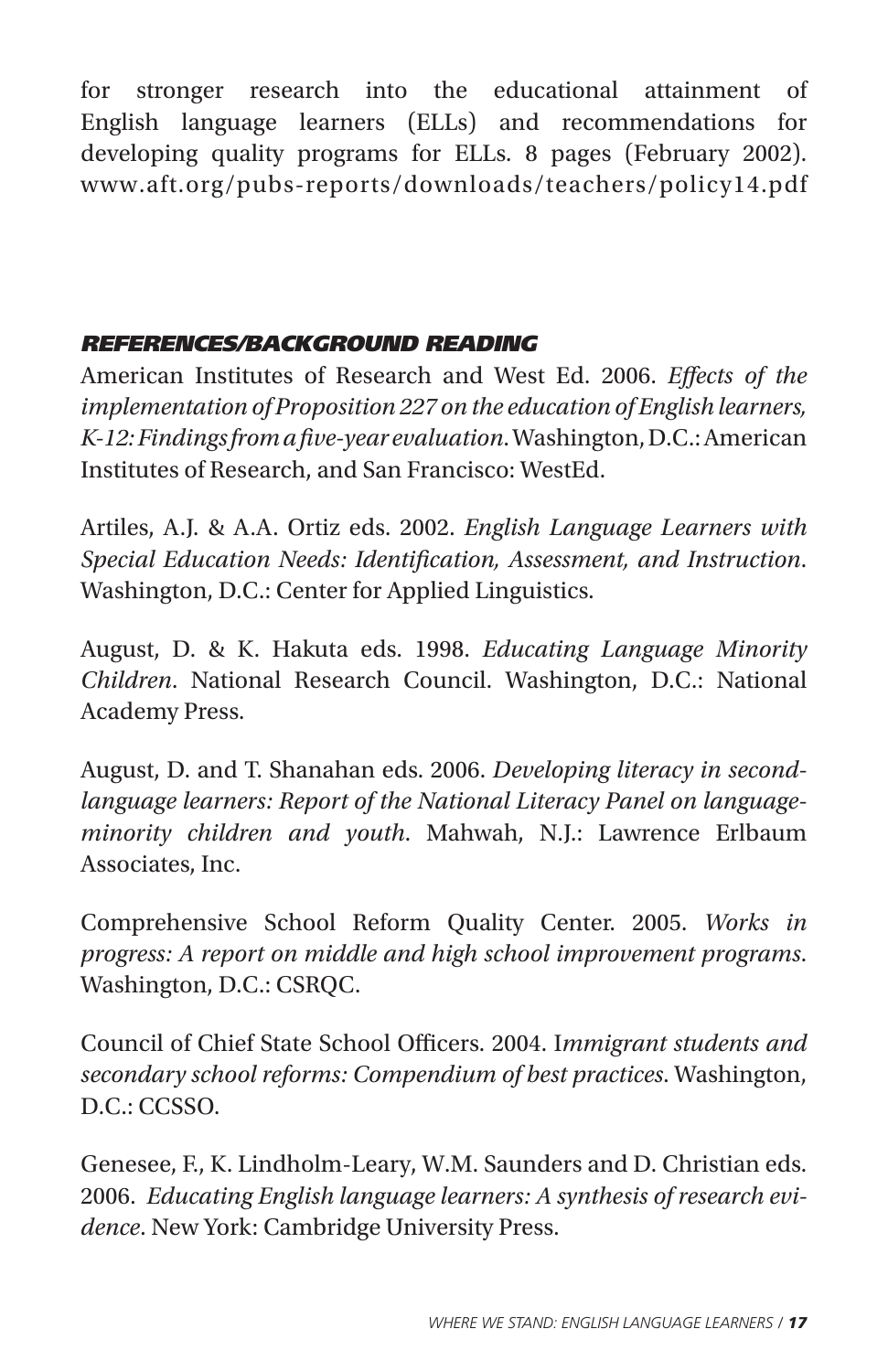National Clearinghouse for English Language Acquisition. 2001. *Language backgrounds of LEP students in the U.S. and outlying areas*. Washington, D.C.: NCELA.

National Council of La Raza. 2006. *Improving assessment and accountability for English language learners in the No Child Left Behind Act*. Issue brief no. 16. Washington, D.C.: NCLR.

National Research Council. 2006. *Hispanics and the future of America*. Panel on Hispanics in the United States, Committee on Population, Division of Behavioral and Social Sciences and Education. Washington, D.C.: The National Academies Press.

National Research Council. 2006. *Multiple origins, uncertain destinies: Hispanics and the American future*. Panel on Hispanics in the United States, Committee on Population, Division of Behavioral and Social Sciences and Education. Washington, D.C.: The National Academies Press.

National Reading Panel. 2000. *Teaching children to read: An evidence*based assessment of the scientific research literature on reading and *its implications for reading instruction*. Washington, D.C.: National Institute of Child Health and Human Development.

Northwest Regional Educational Laboratory. 2004. *English language learner programs at the secondary level in relation to student performance: Findings from the literature*. Portland, Ore.: NWREL.

Organization for Economic Cooperation and Development. 2006. *Where immigrant students succeed—A comparative review of performance and engagement in PISA 2003*. Paris: OECD.

The President's Advisory Commission on Educational Excellence for Hispanic Americans. 2000. *Creating the will: Hispanics achieving educational excellence*. Washington, D.C.: The White House.

Rolstad, K., K. Mahoney and G.V. Glass. 2005. The big picture: A meta-analysis of program effectiveness research on English language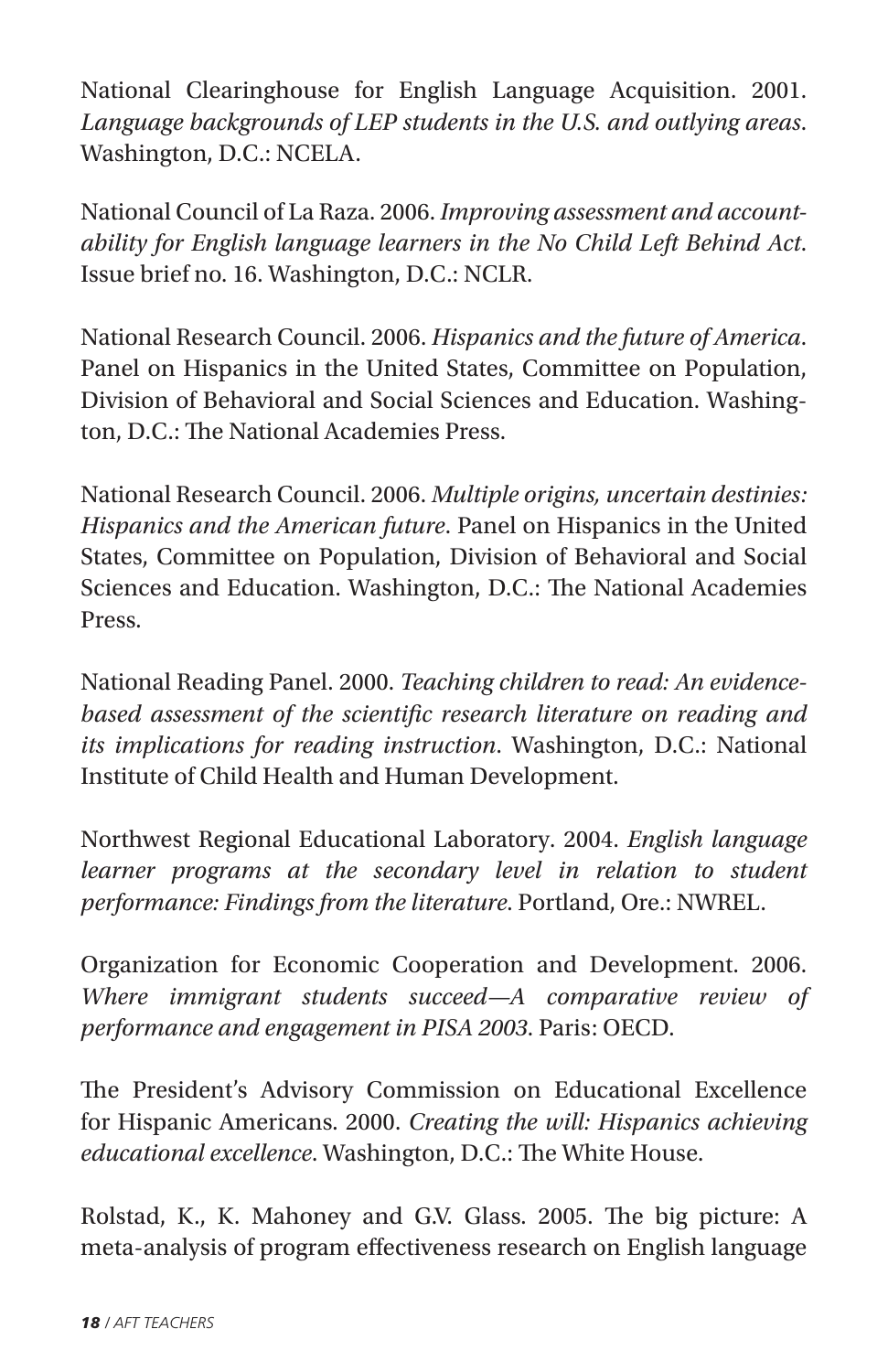learners. *Educational Policy*, 19 (4): 572-594. Tempe, Ariz.: Arizona State University.

Slavin, R.E. and A. Cheung. 2003. *Effective reading programs for English language learners: A best-evidence synthesis* (Rep. 66). Baltimore: Johns Hopkins University, Center for Research on the Education of Students Placed At Risk.

The Tomas Rivera Policy Institute & National Hispanic Caucus of State Legislators. 2003. *Closing Achievement Gaps: Improving Educational Outcomes for Hispanic Children*. Los Angeles: TRPI. Washington, D.C.: National Hispanic Caucus of State Legislators.

Urban Institute. 2000. *Overlooked and underserved: Immigrant students in U.S. secondary schools*. Washington, D.C.: Urban Institute.

Urban Institute. 2005. *The new demography of America's schools: Immigration and the No Child Left Behind Act*. Washington, D.C.: Urban Institute.

U.S. Department of Education, Office of English Language Acquisition (OELA). 2002. *Survey of the states' limited English proficient students and available educational programs and services, 2000-2001 summary report*. Washington, D.C.: NCELA.

U.S. Department of Education, National Center for Education Statistics. 2006. *Condition of education*. Washington, D.C.: NCES.

U.S. Senate Health, Education, Labor, and Pensions (HELP) Committee. The Congressional Hispanic Caucus. The U.S. Senate Democratic Hispanic Task Force. 2002. *Keeping the Promise: Hispanic Education and America's Future*. Washington, D.C.: U.S. Senate.

WestEd. 2004. A Framework for Teaching English Learners. *R&D Alert*. 2004. 6(3). San Francisco: WestEd.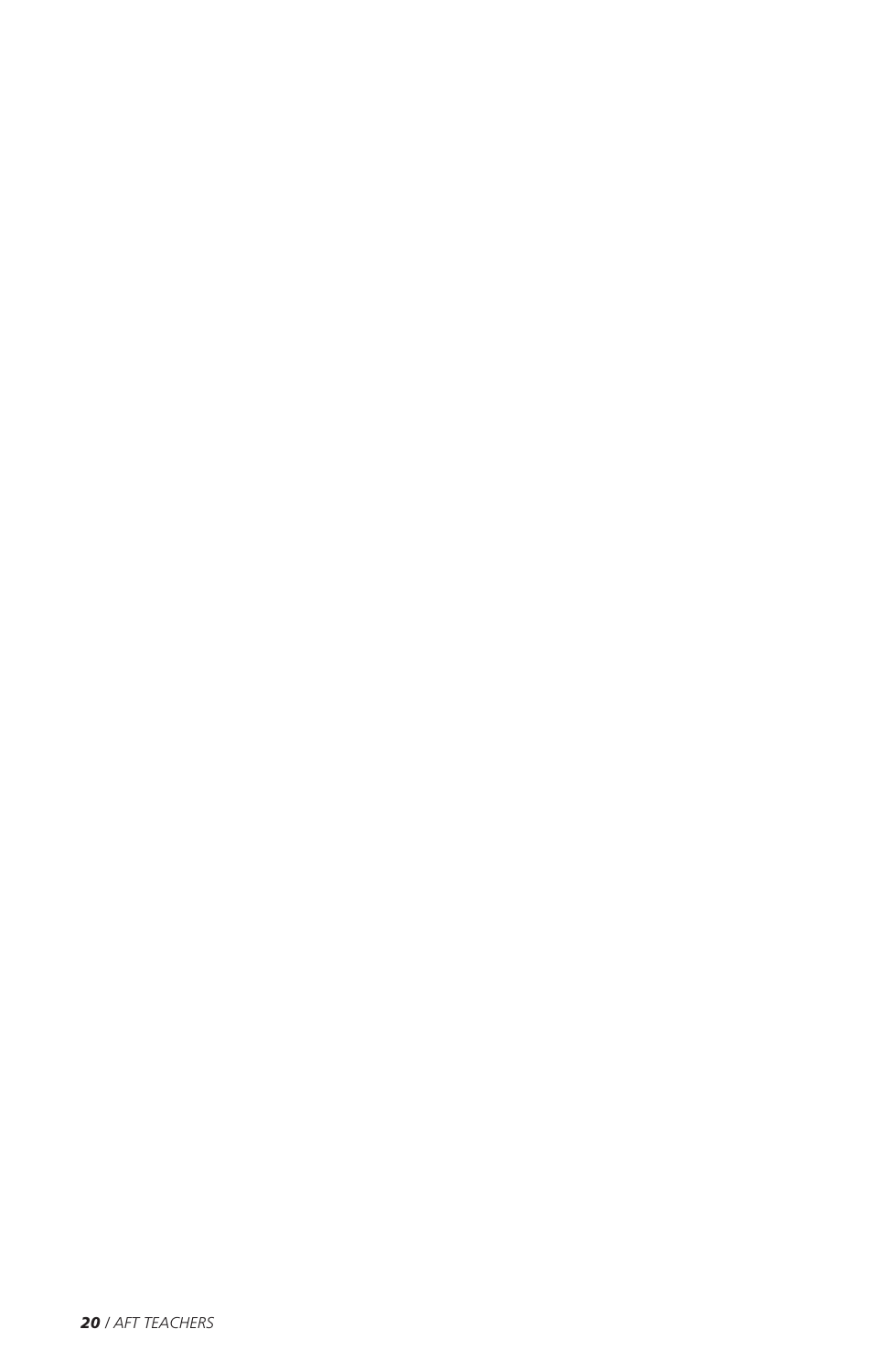*concentrated in cities as: Albuquerque, Austin, Chicago,Corpus Christi, Minneapolis/St. Paul, Philadelphia, Rochester, San Antonio and San Francisco*